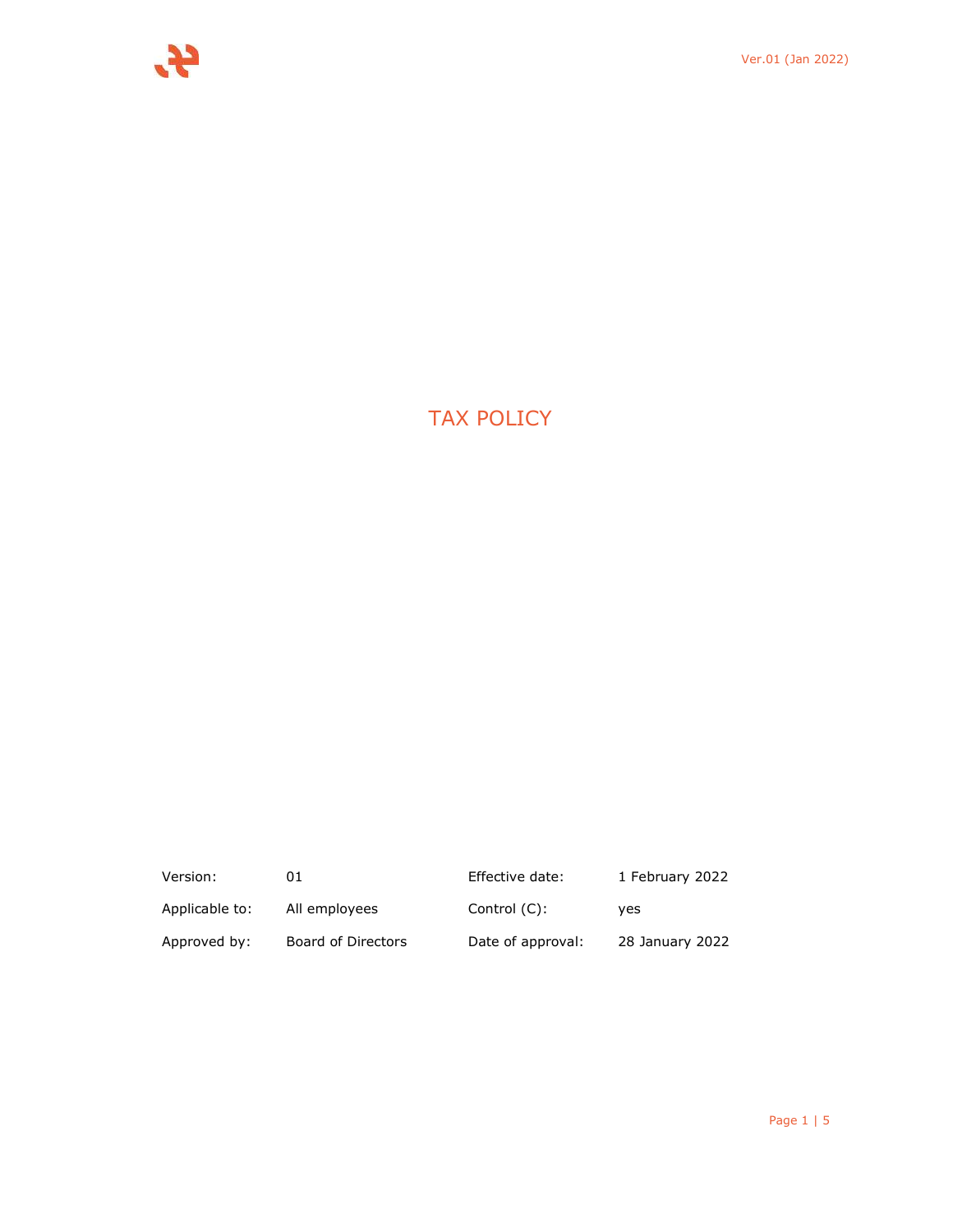

## **Introduction and Purpose**

- Elementum Energy Group ("**Elementum**" or "**Company**") commits to powering a transition to a carbon-free society with affordable, reliable, sustainable and modern energy. We also commit to ensuring that our environmental, societal, economic and governance decisions benefit future generations.
- Elementum's strategy is to pay a fair share of taxes on time in each country and territory where it operates and manage its tax burden considering the interests of all stakeholders.
- This tax policy (the "**Policy**") summarises the key principles of Elementum's tax strategy and tax policy fundamentals, as well as its approach to tax management.
- The provisions in this Policy purports to enhance compliance with effective local tax legislation and generally accepted standards and principles of and approaches to taxation.
- When planning cross-border transactions involving several jurisdictions, Elementum will abide by policies, conventions, treaties, commentaries and any other documents approved by the Organisation for Economic Cooperation and Development (including, but not limited to, Model Tax Convention on Income and Capital and official Commentaries thereto, Transfer Pricing Guidelines for Multinational Enterprises and Tax Administrations and Action Plan on Base Erosion and Profit Shifting).

## **Scope**

- This Policy applies to all Elementum employees, regardless of their department and the position they hold.
- Where Elementum participates in existing joint ventures as a non-controlling shareholder, Elementum will make the other shareholder(s) specifically aware of the significance of this Policy to Elementum and encourage such shareholder(s) to implement this Policy or one of a similar standard in the joint venture.
- For new minority joint venture cooperation under consideration, Elementum will strive to commit the other shareholder(s) to adopt this Policy or one of a similar standard for the joint venture.

# **Policy Statements**

1. PRINCIPLES OF TAX MANAGEMENT AND MANAGEMENT OF TAX RISKS

*Identification and management of tax risks* 

Elementum regularly analyses whether any tax risks arise as a result of its activities. The identified tax risks and decisions taken to mitigate, manage or reduce such risks, as well as any measures taken by Elementum to prevent re-occurrence of such tax risks, are reflected in the unified register of group tax risks maintained by Elementum.

#### *Tax management*

- Elementum has an effective tax management system and tax risk prevention system. Such systems are regularly reviewed to ensure compliance with current tax legislation and new market and industry practices, leading to the proper fulfilment of tax obligations. Elementum provides access to the relevant internal policies, processes, training and seminars to ensure that employees in the finance department have a sufficient understanding of the tax system.
	- 2. PRINCIPLES OF TAX PLANNING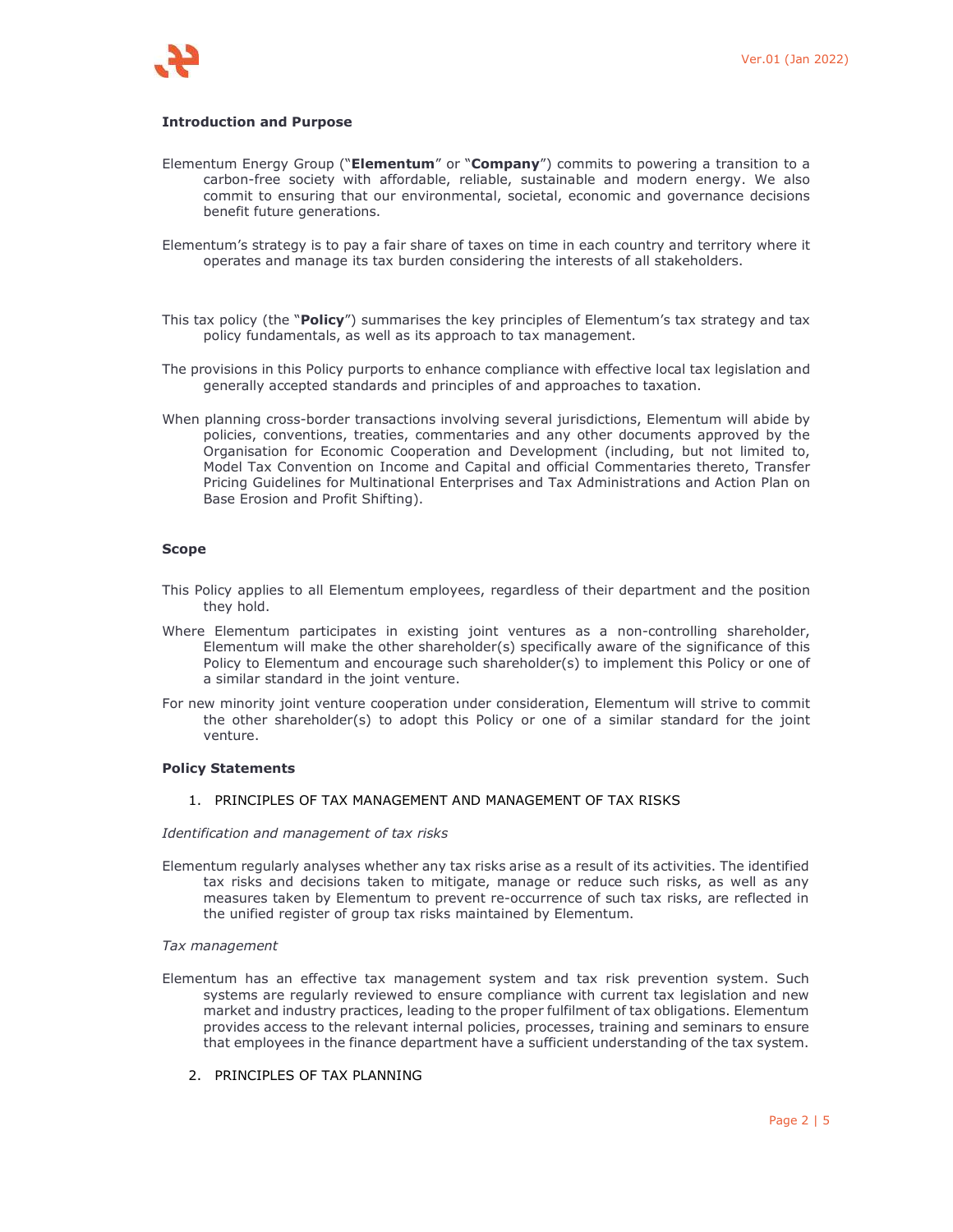

### *Tax planning*

In its business activities, Elementum uses only tax incentives and tax exemptions, which are provided by current tax legislation and meet the commercial goals of Elementum. Elementum operates in accordance with Part 3 of the Criminal Finances Act 2017.

#### *Tax structuring and use of low-tax jurisdictions*

Elementum does not use low-tax jurisdictions (tax havens) for tax planning purposes. Notwithstanding the fact that Elementum may use such jurisdictions for general business purposes, such jurisdictions are not used for tax structuring purposes. Elementum does not use artificial tax planning as well (including, among others, transactions and activities which lack business or commercial rationale).

## *External advisors*

Elementum may use (if and when necessary) external advisors following the tax principles stated herein.

#### *Transfer pricing*

All and any transactions which are deemed (or may be deemed) to be controlled for transfer pricing purposes per the effective tax legislation comply with the "arm's length principle". Such compliance is confirmed by the respective economic analysis (benchmarking study) and transfer pricing reports.

### 3. PRINCIPLES OF ACCEPTANCE OF TAX RISKS

#### *Risk appetite*

Elementum has a low tax risk appetite. Elementum ensures timely identification and management of tax risks.

## 4. PRINCIPLES OF RELATIONSHIPS WITH FISCAL AUTHORITIES

#### *Openness and transparency*

Elementum is open and transparent in its approach to the development of tax strategy and tax policy, as well as its approach to the management of tax risks. Elementum seeks to develop its relationships with fiscal authorities of the countries and territories where it operates based on transparency and trust. Except for compliance with effective tax legislation, as well as the use of existing tax practice and taxation, when making management decisions that affect (or may potentially affect) Elementum's tax position, openness and transparency also mean that Elementum will openly and effectively cooperate with fiscal authorities to reach a consensus on all areas of tax consideration which may arise.

## *Compliance with the effective tax legislation*

Elementum is responsible, accurate and careful in its approach to calculating, reporting and paying its tax liabilities, as well as with any interpretations of the relevant tax legislation and principles of international taxation. Elementum takes a conservative position when calculating and paying its tax liabilities, and commits to paying a fair share of taxes promptly according to the relevant tax legislation and (if and when necessary) existing tax practice and taxation.

## 5. TAX RISKS

Elementum's decisions, transactions and activities may lead to uncertain positions or areas of tax concern. Some of such uncertain positions or areas of tax concern may ultimately crystallise in tax risks. All and any uncertain positions or areas of tax concern are categorised by Elementum as follows: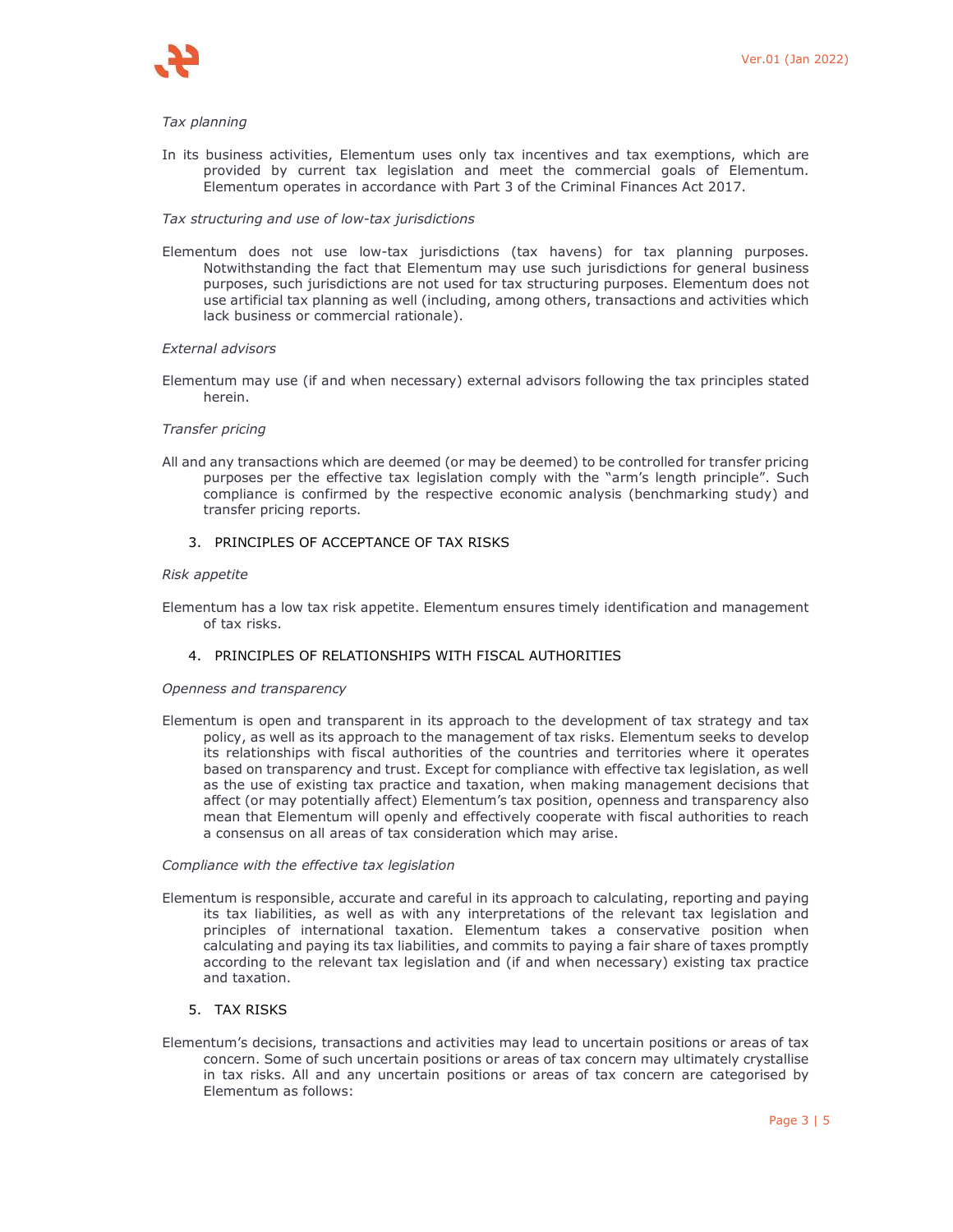

## *Operational risks*

Operational risks are risks related to insufficient tax processes and procedures, defects in internal systems of Elementum and inadequate headcount or qualification of tax management personnel. To mitigate such risks, Elementum regularly (not less than once a year) reviews internal processes and procedures, as well as the existing system of controls on its adequacy and compliance with the effective tax legislation. Simultaneously, Elementum makes decisions on the improvement, exclusion, or implementation of new processes, procedures and systems of controls.

## *Technical risks*

Technical risks are risks related to the interpretation of certain provisions of the relevant tax legislation or their applicability to some of Elementum's transactions. Supported by external advisors (if and when necessary), employees of Elementum's finance department should make decisions on the interpretation of certain provisions of the relevant tax legislation and their applicability to some of Elementum's transactions considering the tax principles stated herein.

## *Political and legislative risks*

Political and legislative risks are risks related to the late identification or wrongful interpretation of changes in tax legislation and, consequently, late implementation of the respective changes in the internal systems, processes, procedures, and system of controls. To minimise such risks, Elementum regularly monitors changes in the tax legislation of all countries and territories where it operates, as well as changes in principles and approaches to international taxation. If and when necessary, Elementum implements the required changes to the internal systems, processes, procedures and system of controls.

## **This Policy meets the requirements of:**

- Local laws and regulations;
- UN Sustainable Development Targets;
- OECD Transfer Pricing Guidelines for Multinational Enterprises and Tax Administrations (2017);
- OECD Model Tax Convention (2017);
- Council Directive 2006/112/EC of 28 November 2006 on the common system of valueadded tax; and
- Risk management guide for tax administration (2010).
- Criminal Finances Act (2017).

#### **Members of Elementum Energy Group include:**

Elementum Energy Limited; and

Subsidiaries of Elementum Energy Limited.

| <b>Body/Function/Individuals</b> | <b>Roles and Responsibilities</b>                                                                                                                                                                                          |
|----------------------------------|----------------------------------------------------------------------------------------------------------------------------------------------------------------------------------------------------------------------------|
| Board of Directors               | Approves the Policy.                                                                                                                                                                                                       |
| <b>Chief Financial Officer</b>   | Policy Owner: owns, endorses, and ensures the implementation<br>of this Policy.<br>Advises on policy content and ensures relevant and correct<br>communication of policy efforts to internal and external<br>stakeholders. |